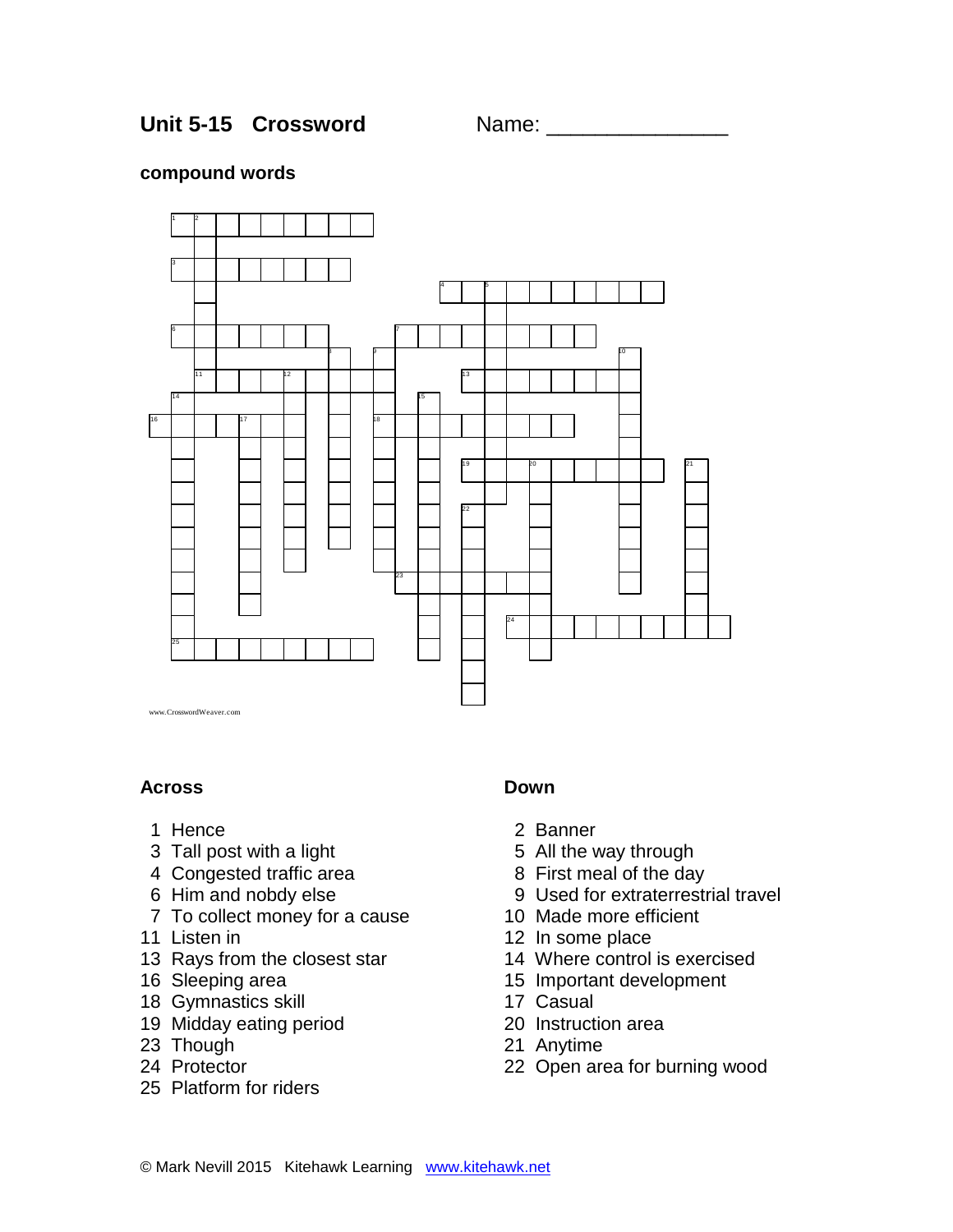



**Unit 5-15 Polygon Answers** 

Some answers:

(With **R**): care, carp, fair, farce, fear, fierce, fire, **fireplace**, flier, free, pear, pearl, peer, price, race, rail, real, reap, reef, replace, rice, rife, rifle, ripe,

(Others without **R**): calf, clap, face, fail, lace, leaf, leap, lease, pace, peace, place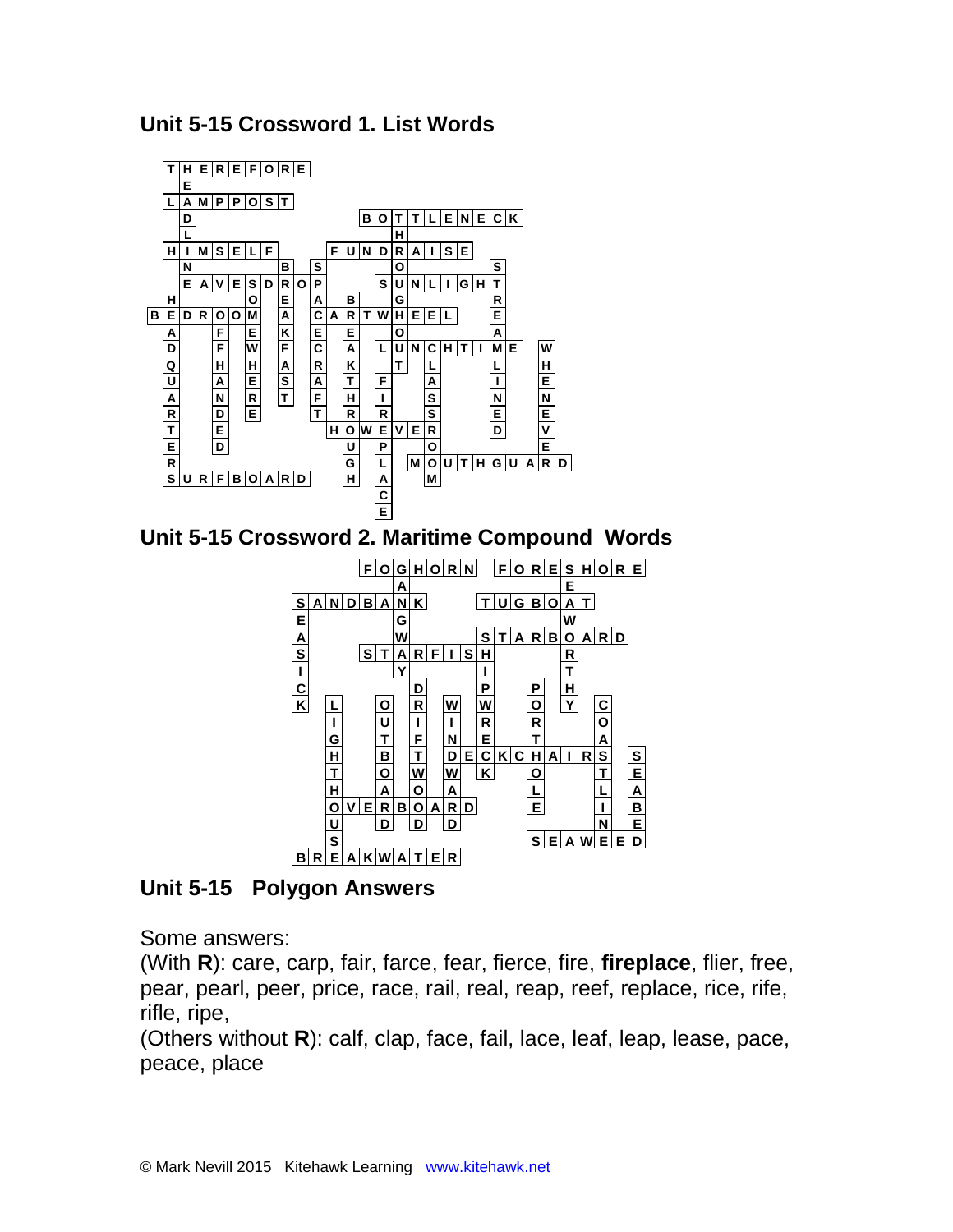**Unit 5-15 Crossword 2. Maritime Compound Words**





#### **Across**

- 1 A loud warning sound given by ships
- Land close to water
- Sand exposed in the river at low tide
- A small boat used to pull large ships
- The ship's side opposite to port
- Sea animals with five arms
- Folding chairs used on cruise ships
- Falling off a ship into the water
- Kelp
- A rock wall to protect a harbour or beach

## **Down**

- A movable bridge linking a ship to the shore
- Fit for a sea voyage
- Vomiting caused by a ship's movement
- A ship destroyed at sea
- Pieces of wood floating on the sea
- A small ship's window
- A tower with a beacon to warn ships
- A motor mounted on the stern of a boat
- Facing the wind
- Boundary between the ocean and land
- Ocean floor